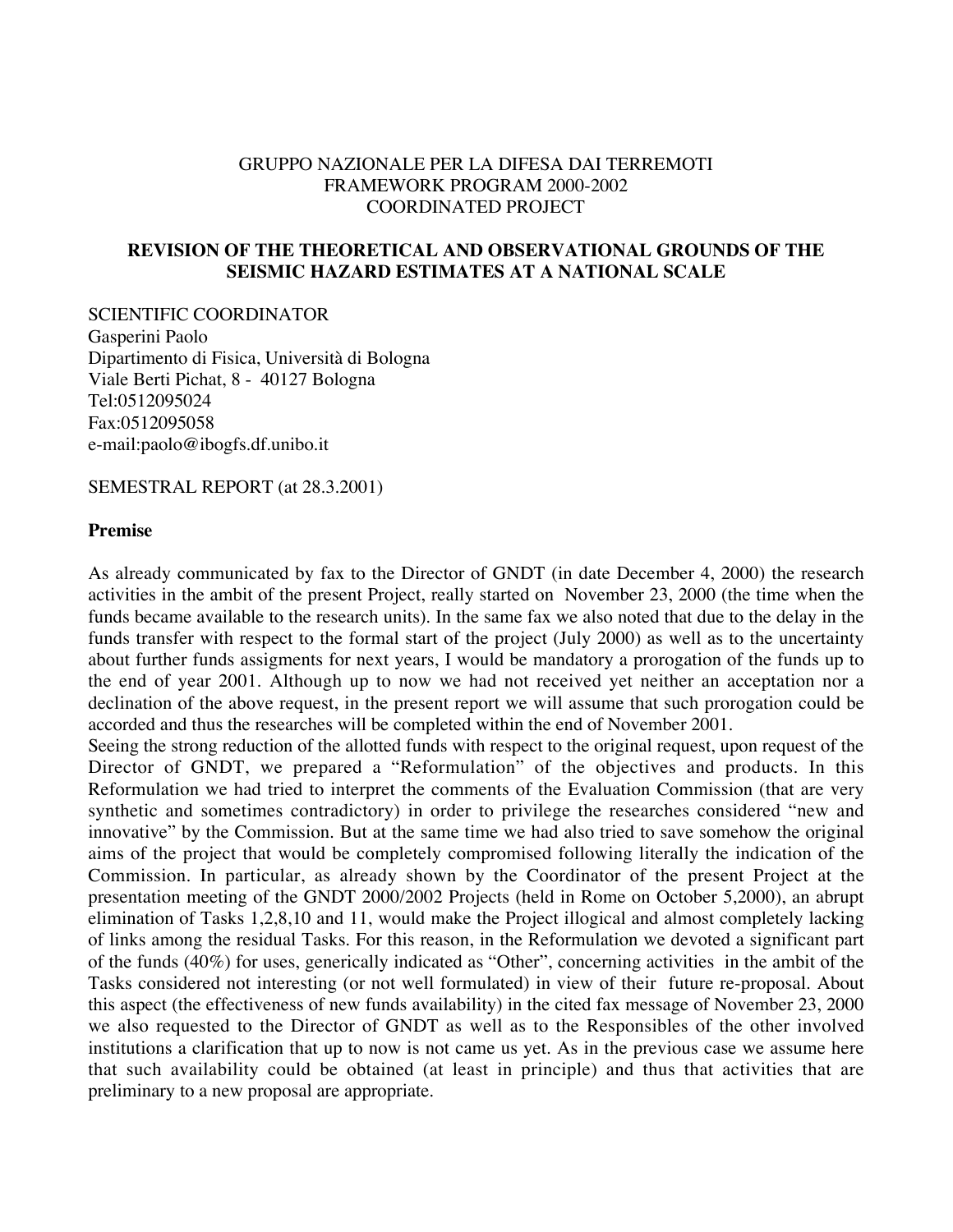### **Account of the activities in the period from November 23, 2000 to March 28, 2001**

At the starting of the activities, by an e-mail sent to the mailing list of the Project, the Coordinator signaled the need to convene at least two meetings. The first concerning the geodetic and seismotectonic ambits and the second one the historical seismicity field. On the first subject two informal meeting had actually held, one in Bologna (at the Department of Physics) and the other in Rome (at the INGV). In the first one we discussed the problems concerning the cataloguing of the available geodetic data and of the already existing sites as well as the activation of new semi-permanent stations on the Apennines. In the second instead we broadly discussed about the effectiveness of observing evidences of the interseismic cycle by geodetic measures. About the second theme (historical seismicity) we were not able to organize a plenary meeting up to now, and only some personal contacts among single researchers were kept.

Following the program indicated in the Reformulation, the researches in the ambit of Tasks considered "new and innovative" were started off, in particular:

# Task 3 – SEISMOGENIC MODEL (Resp.: Valensise)

The activities of this Tasks were carried on essentially inside other research projects. In particular in July 2000 the Public Release 1.0 of the "Database of potential sources for earthquakes larger than magnitude 5.5 in Italy" (Basili et al., 2000) was presented during the Workshop "La sismogenesi in Italia" held at the ING. Moreover the collection and the input in the database of new data was also prosecuted.

Task 4 – DYNAMICS OF THE SEISMIC SOURCES (Resp.: Bonafede)

The studies of this Task (not funded by the project) continued as scheduled by the research projects that funds them.

# Task 5 – STATISTIC OF SEISMIC SOURCES AND CATALOG COMPLETENESS (Resp.: Mulargia)

As indicated in the Reformulation no activities are scheduled in this phase.

### Task 6A – SEISMIC TOMOGRAPHY (Resp.: Morelli)

The compilation of available data on the crustal structure and the building of the phase database for the tomographyc inversion have been started off.

### Task 6B, SEISMIC ATTENUATION TOMOGRAPHY (Resp.: Mele)

The activity in this field, essentially preliminary to the real researches, regarded the verification of the available data.

### Task 6C, SEISMIC INTENSITY TOMOGRAPHY AND SITE EFFECTS (Resp: Gasperini)

Subtask 6C.1 – Tomography of seismic intensity – A tomographyc analysis was preformed varying the grid step from 25 to 50, 100 and 200 km in order to determine the best possible representation of the lateral variations of macroseismic attenuation in Italy. The formulation of the attenuation model has been updated on the basis of a recent work (Gasperini, 2001) now in press.

Subtask 6C.2 – Site effects in terms of intensity. The locality empirical residuals resulting from the application of the tomographyc model above have been computed. Now we are approaching an